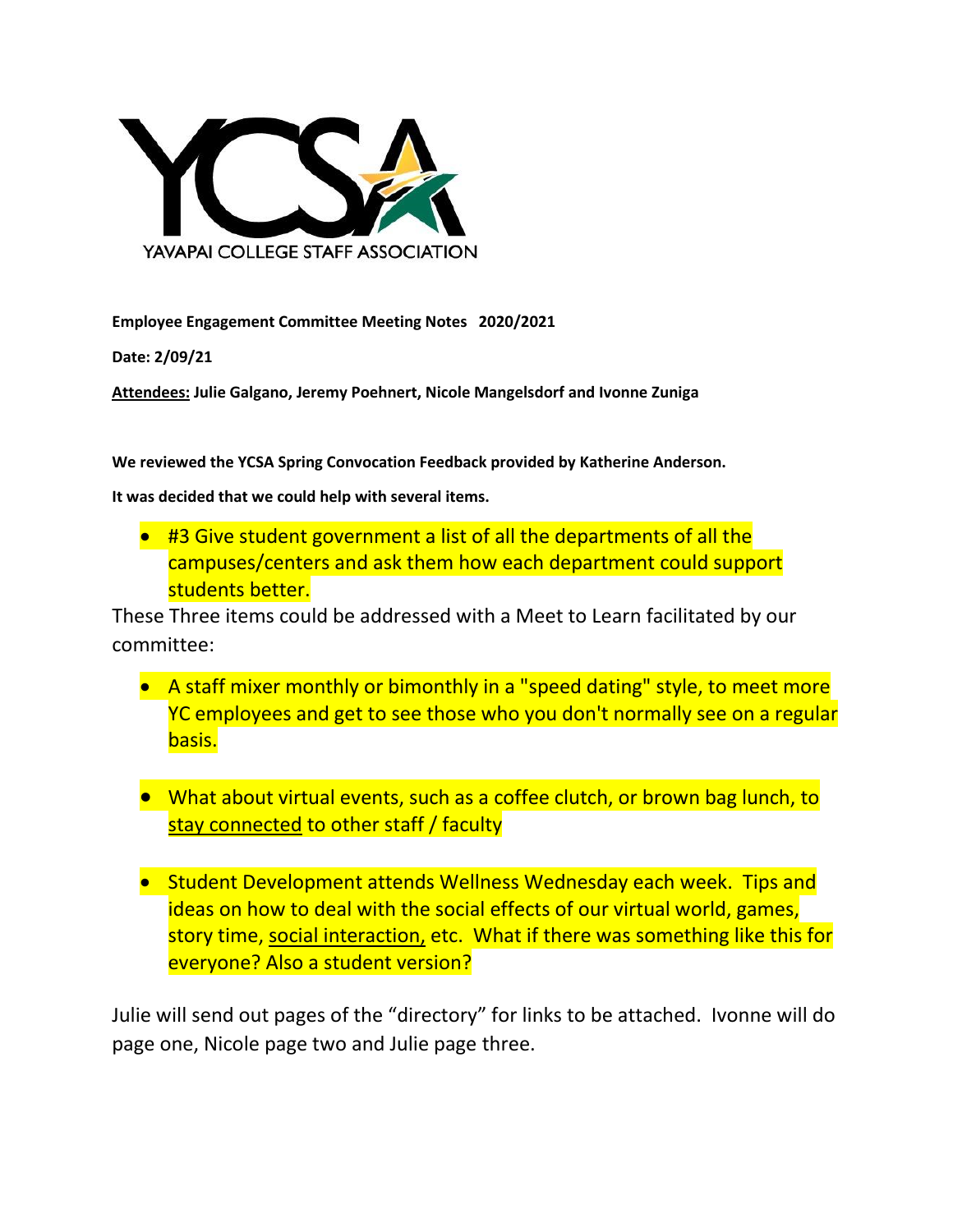Julie will combine all information and send it out to the committee for review.

Discussion will follow on combining/topics headers, radial buttons at the top of the page and general page layout.

The committee liked a combination look of:

## Employees

- Administrative Services / Departments
- Administrative **Regulations Administrative Services Budget**

## **Employee Groups**

**Adjunct Faculty** Association **Faculty Association Faculty Senate Classified Staff Council**  **MCCCD District Sites** 

**MCCCD Directory** Search **MCCCD Human** Resources **MCCCD Job Postings** 

| and consider the existence and a second consider the second and the second will be a second the second of the second second second second second second second second second second second second second second second second<br><b>Dynamic Forms</b><br><b>M.</b> MITTELUTTLUTTLE MITTEL<br>$^{\prime\prime}$ |                                                                    |                                               |
|----------------------------------------------------------------------------------------------------------------------------------------------------------------------------------------------------------------------------------------------------------------------------------------------------------------|--------------------------------------------------------------------|-----------------------------------------------|
| School of<br>₩<br>Arts &<br><b>Humanities</b>                                                                                                                                                                                                                                                                  | School of<br><b>Business &amp; Computer</b><br>田<br><b>Systems</b> | School of<br><b>Social</b><br><b>Sciences</b> |
| English                                                                                                                                                                                                                                                                                                        | <b>Accounting</b>                                                  | <b>Administration of Justice</b>              |
| Film & Media Arts                                                                                                                                                                                                                                                                                              | <b>Business Office Professional</b>                                | <b>Behavioral &amp; Social Sciences</b>       |
| <b>Humanities</b>                                                                                                                                                                                                                                                                                              | <b>Business</b>                                                    | Communication                                 |
| Philosophy, Religion, History, Modern Language                                                                                                                                                                                                                                                                 | <b>Computer Networking/Cybersecurity</b>                           | <b>Early Childhood Education</b>              |
| <b>Performing Arts</b>                                                                                                                                                                                                                                                                                         | <b>Computer Programming</b>                                        | Education                                     |
| Minimal Artis                                                                                                                                                                                                                                                                                                  |                                                                    |                                               |

and